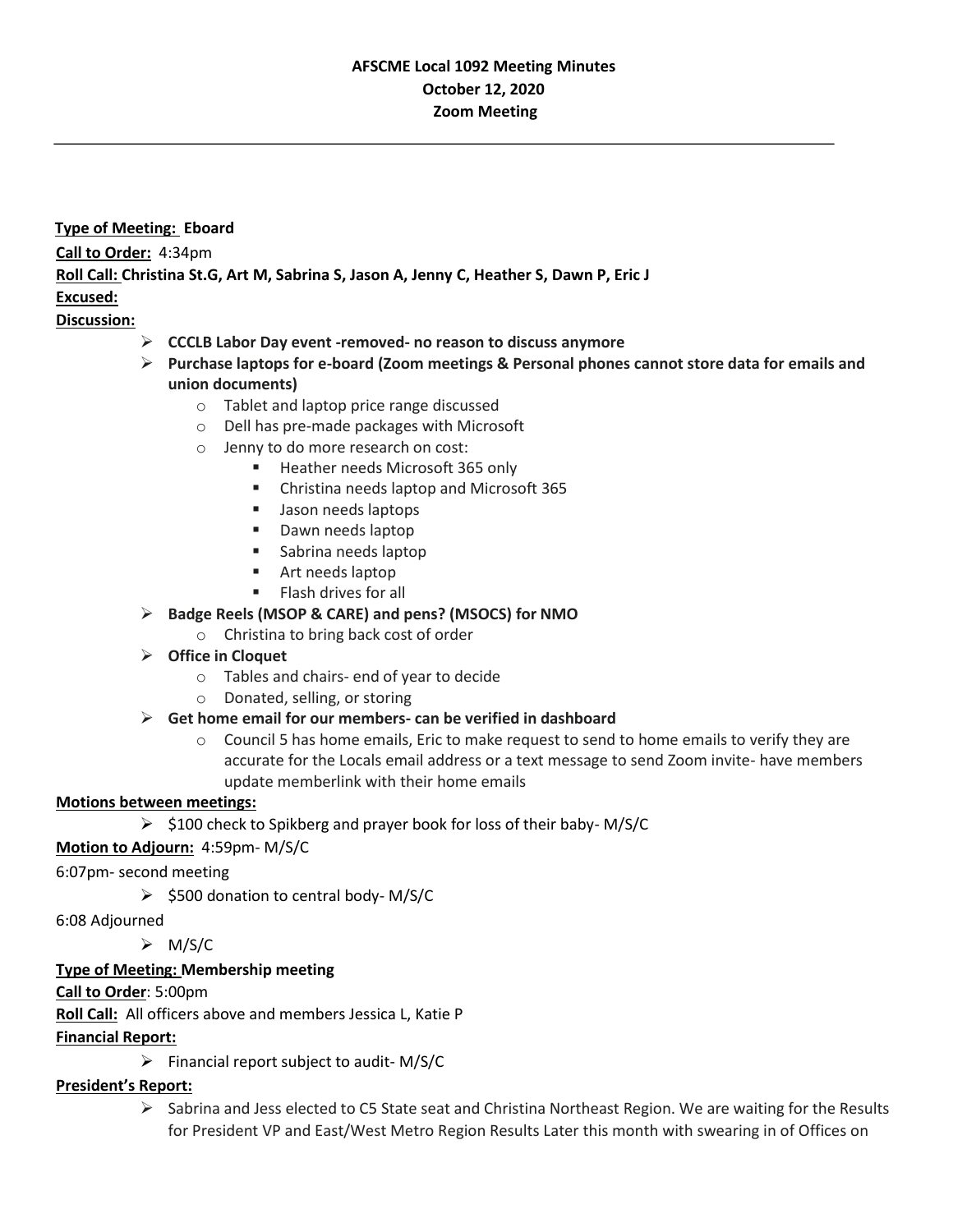October 20th. We are voting for Sibling Eric Hesse from Local 404 and Carmen Brown HCMC 977. Congratulations to our local for having 3 strong women elected to the Council 5 Executive Board

- $\triangleright$  Layoff decision day is Wednesday October 14, Jenny and I will be available for those affected
	- $\circ$  2 people have a decision day Wednesday October 14<sup>th</sup>-MSOP lay-off's
- ➢ Cedar Ridge/Duluth Swan Lake
	- o Beginning of Sept RFI- supposed to hold positions for these spots and they filled them-meet and confer today, supervisor said it was overlooked and wasn't sure why it got overlooked, reassigned back to swan lake—state is not being trusted throughout this
	- $\circ$  First Thursday in Nov. another LMC and it will be discussed, Dec. the decisions will be made
- ❖ Meeting minutes for 9/14/20 to be accepted M/S/C

## **Vice President's Report:**

- ➢ MSOP Labor management minutes discussed-90-98% usage of masks
- $\triangleright$  Andrew to talk with Moser about when memo is coming out
- $\triangleright$  Union asked masks to be provided to staff in lobby

## **Chief Steward's Report/MSOP:**

- $\geq$  3 grievances-step 3's, employee resign in lieu of termination
- ➢ A-Team change:
	- o Died out
- $\triangleright$  Lead schedule
	- $\circ$  At a stall, scheduler blew union off that it won't work, put in data request to see about moving it forward, all but 2 leads interested

### **Chief Steward's Report/MSOCS & CARE:**

- $\triangleright$  Meet and confer today- not a lot of answers and solutions
- $\geq 1$  active grievance, 1 grievance just filed today
- $\triangleright$  Work out of class position with member not from our local
- $\triangleright$  Did just post lead position for Grand Rapids
- $\triangleright$  Fully staffed- good news

### **Field Rep's Report:**

- ➢ Results for Council 5 E-board soon
- $\triangleright$  Feedback from convention
- $\triangleright$  Moving along with state negotiations
	- o Do not have lead negotiator yet
	- o Master proposals due next month
	- o Supplemental committee in February
	- $\triangleright$  Elections in few weeks- vote the right way for public employees

### **Political/PEOPLE Report:**

- $\triangleright$  6 phone banks left- all virtual, internet and phone-Tuesday and Thursday this week open
- $\triangleright$  District 3- if you have not voted yet, make sure you vote
- $\triangleright$  Carlton county bring ballots to the Auditors office, bring DL or just drop off-there is a limit

### **Safety Committee Report**

❖ Will be on website soon

### **Old Business:**

- ➢ Steward Training October 20th Location TBD
	- o Eric reserved a room at Chicadee's coffee house:
		- $\checkmark$  8:30-3pm, can hold up to 10 people
		- ✓ Art, Sabrina, Christina, & 2 MSOP members
			- $\checkmark$  Lost time, mileage, lunch- already passed last month
- ➢ MSOCS training- Heather to be setting up a new date/time for her member(s)
- $\triangleright$  Master Contract proposal due by Nov. 5, 2020 vote on November 9<sup>th</sup>-